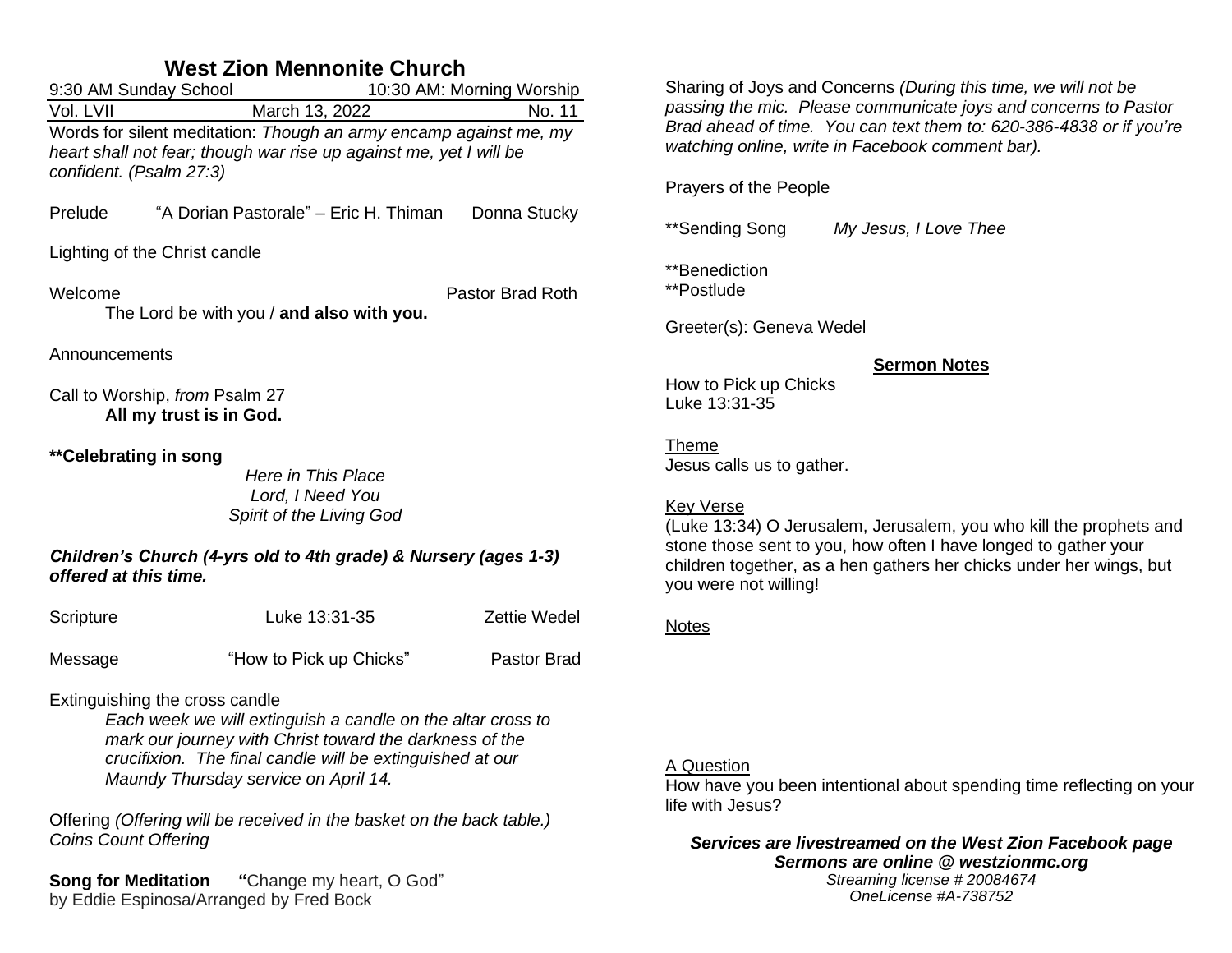## **Sunday, March 20, 2022**

**9:00-9:45 AM**: "Lamenting Racism" Discussion **10:00 AM:** Prayer in Conf Room **10:30 AM:** Worship Service **Accompanist: Carla Stucky<br><b>Scripture:** Erin Kelley **Worship Leader: Pastor Brad Greeter(s)**: Carl & Tracy Duffman

# **Coming Events**

| Congregational vote on the Foyer Remodel project<br>immediately following worship            |
|----------------------------------------------------------------------------------------------|
| Verenike Making, Hillsboro                                                                   |
| Communion received                                                                           |
| Bohnne Berroggi making, Moundridge                                                           |
| 7:00 PM Evangelism workshop                                                                  |
| MCC Relief Sale in Hutchinson, KS                                                            |
| Run for Relief at 8:00 am at Rice Park in Hutchinson                                         |
| 5:30 PM Maundy Thursday – soup and bread meal,<br>communion, foot washing in Fellowship Hall |
| 6:45 AM - Sunrise service                                                                    |
| 7:15 AM - Easter breakfast                                                                   |
| 10-12 AM - Photo booth open                                                                  |
| Bloodmobile at WZ                                                                            |
|                                                                                              |

**Our Mission**: God calls us into community to worship God and follow Jesus through the power and guidance of the Holy Spirit.

> **Pastor Brad Roth** Pastor's Cell: 620-386-4838 Pastor Brad's email: bradroth@westzionmc.org

> > **Secretary Carla Stucky's hours**: Thursdays 1:00-4:00 pm

> > > Church: 620-345-8143 Carla's cell: 620-386-0414

Church's email: secretary@westzionmc.org Website: www.westzionmc.org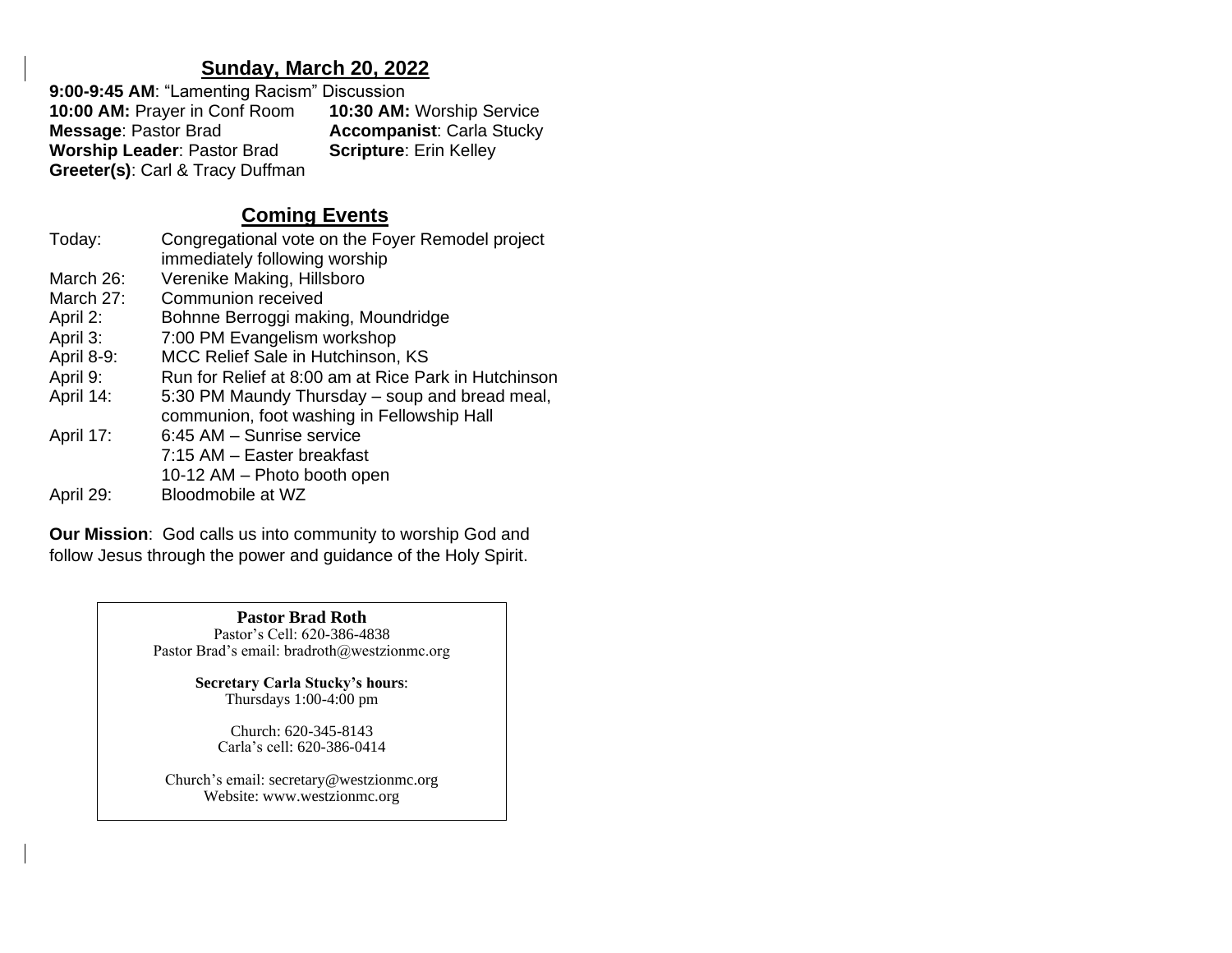## **West Zion Announcements**

Please have all bulletin announcements to the office by Thur. noon.

1. **Lent is a season of preparation** in which the church focuses on repentance from sin and turning toward God. This year, Pastor Brad will be teaching on spiritual disciplines as ways that God calls us to himself.

2. The **Foyer Remodel Committee** has been working on a plan for updating our church foyer. Council approved moving forward with a congregational vote. The project details and cost were shared in a congregational meeting last week and a **congregational vote will take place this morning following worship.**

3. **How can we better connect with friends and neighbors to invite them to Easter?** Join us on April 3, 7:00-8:00 PM for an evangelism workshop with Rachel Bachman! Rachel will lead us through a series of discussions and activities meant to help us hone our skills for sharing the Good News.

4. **Get a quick Easter picture!** Mission Team has hired a professional photographer to set up a photo booth to take quick, fun Easter pictures from 10:00-12:00. (WZ folks: We recommend that if you want a picture that you try to get yours before worship to leave space for guests to get theirs after worship. Picture times are short and we may not be able to fit everyone in. It's meant to just be a fun way to invite visitors and celebrate the morning. We are not making a directory from these pictures.)

5. The **informational meeting** on the MCUSA resolutions was cancelled last Sunday due to weather and will be rescheduled at a later date. We encourage you to read through the resolutions that were placed in church mailboxes a few weeks ago. You can also learn more by going to: [https://www.mennoniteusa.org/special-delegate](https://www.mennoniteusa.org/special-delegate-session-22/)[session-22/](https://www.mennoniteusa.org/special-delegate-session-22/)

6. There is now a new projector! Thank you to the Trustees for their work on this project.

7. The **yearbooks are done**, hallelujah! There is a copy in your church mailbox and a few extras by the mailboxes. You are invited to put your old yearbooks in the secretary mailbox for recycling.

8. Join Pastor Brad for a discussion of the Herald Press video series **"Lamenting Racism,"** Sunday mornings 9:00-9:45 AM, February 27 – April 10. "Lamenting Racism" applies the Bible to the challenge of racism in America and opens space for self-reflection. Racism is a challenging topic for our times, but one worth wrestling with.

# **General Announcements**

9. **Bohne berrogie bake** day for the MCC sale will be on April 2 at Moundridge High. Volunteers are needed to fill the berrogie. Shifts are at 6:45 and 9:00. Please wear a head covering. If you would like to volunteer, please contact Marla Gillmore at 620-921-0428 or at [bmg@lrmutual.com.](mailto:bmg@lrmutual.com) Let's make this happen for MCC.

10. A **Moundridge Lions Club Feed** complete with omelets, pancakes, juice and coffee will be offered on Saturday, March 26 from 7 AM to 11 AM at the Senior Center. Proceeds will go to the Lions Club for eyeglasses, sending local students to the Lions Club band camp, and helping with community needs. Information is on the board.

### 11. **Bethel College:**

Now in the Regier Gallery in Luyken Fine Arts Center at Bethel College, Susan and David Harmon, "Painterly Aesthetics: An Expressive Duet," through April 7 (closing reception April 7). **Sun., March 20** – Bethel College's Staley Lecture Series presents Karen González, 7 p.m., Administration Building chapel. González is the author of *The God Who Sees: Immigrants, the Bible and the Journey to Belong*.

**Fri.-Sun., March 25-27** – Spring musical at Bethel College, *Bright Star* by Steve Martin and Edie Brickell, *Krehbiel Auditorium in Luyken Fine Arts Center*. Friday and Saturday, 7:30 p.m., Sunday matinee at 2 p.m. Tickets for sale at Thresher Shop in Schultz Student Center, weekdays 8 a.m.-5 p.m. (316-284-5205 for credit card orders), online at [https://www.bethelks.edu/fine-arts,](https://www.bethelks.edu/fine-arts) or at the door, subject to availability. *Adult language and themes – not intended for young audiences.*